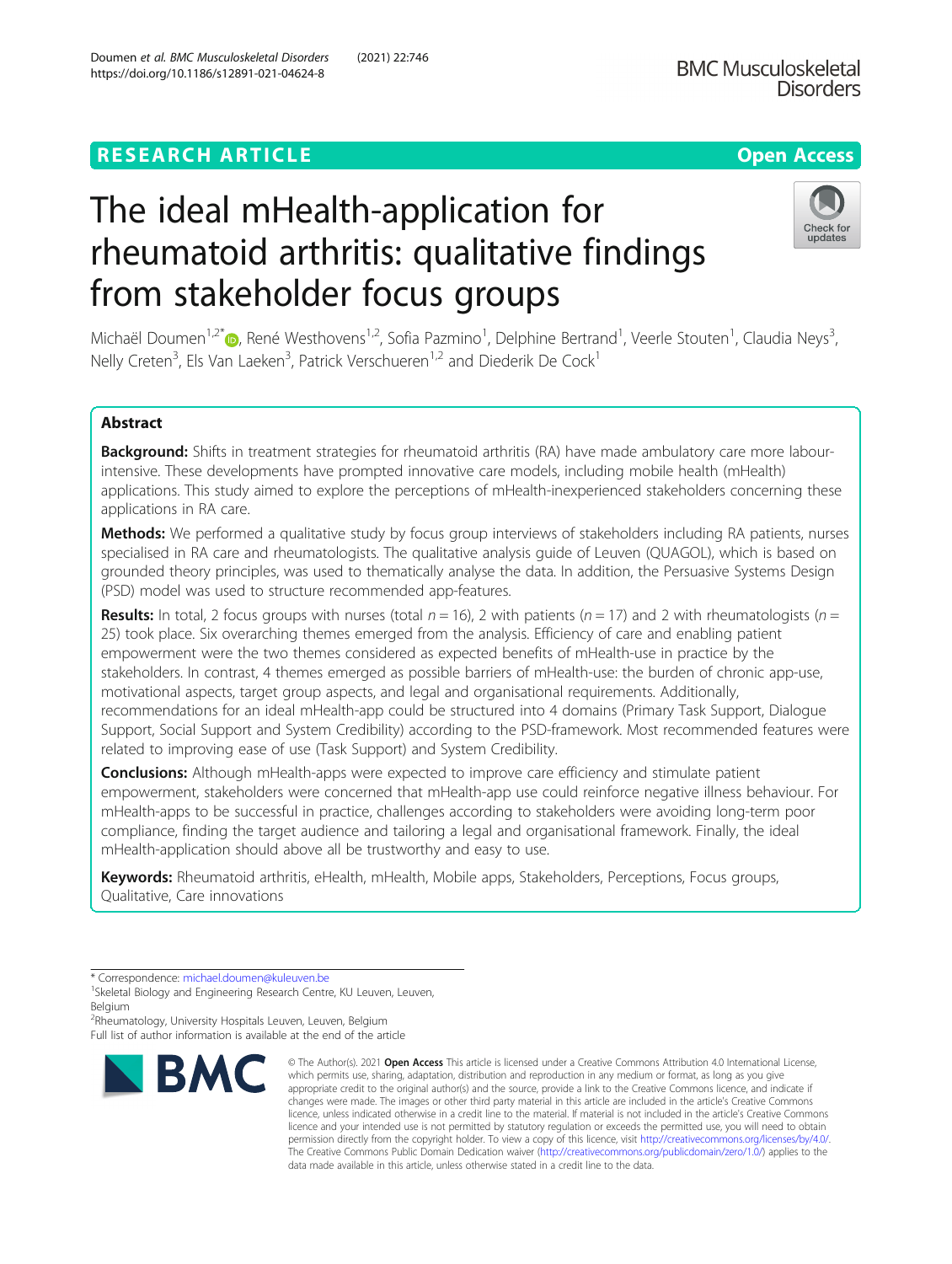#### Background

Rheumatoid arthritis (RA) is a chronic inflammatory autoimmune condition that primarily results in joint pain and swelling as well as functional disability and impaired quality of life [\[1](#page-8-0)]. Current recommendations for the management of RA state that treatment should be started early and intensively to a target of remission or low disease activity (LDA) [[2\]](#page-8-0). This treat-to-target (T2T) strategy and novel disease-modifying antirheumatic drugs (DMARDs) have considerably improved clinical outcomes in RA. However, in order to achieve optimal outcomes, pharmacological treatment should be started within a certain window of opportunity [[3\]](#page-8-0), while specific additional patient needs should simultaneously be addressed [\[4](#page-8-0)]. Nonetheless, early access to specialised rheumatological care is not always readily available [\[5](#page-8-0)]. In part due to the introduction of more labour-intensive T2T-strategies and person-centred care, some countries face a relative shortage of practicing rheumatologists [\[6](#page-8-0)]. Additionally, in many countries, the role of other healthcare professionals, including nurse-specialists, is not firmly established in care trajectories for patients with RA [\[7\]](#page-8-0). Therefore, attention is turning towards new care models for RA, including the use of mobile health (mHealth) applications, such as mobile apps and wearables.

In recent years, an ongoing evolution in technology and digitalisation has resulted in an ever-increasing number of mHealth-applications [\[8](#page-8-0)]. In addition, wearable activity trackers (WATs) are emerging as a promising tool to monitor biometric data [[9](#page-8-0)]. When routinely integrated into health care and linked to electronic medical patient files, these mHealth-applications and WATs could prove to be an added value in (tele)monitoring treatment adherence, adverse treatment effects or symptoms and disease activity in RA [[10\]](#page-8-0). Specifically, remote monitoring of a well-selected set of patient-reported outcomes (PROs) and wearable-obtained physical parameters could provide continuous information on a patient's health status [\[11\]](#page-8-0). Since the T2T-strategy implies a need for frequent assessment of treatment response, such a remote monitoring approach holds promise to predict the need for urgent clinic visits in patients with high disease activity, but also to reduce the number of clinical visits for well-controlled patients [\[12](#page-8-0)]. By consequence, remote monitoring of symptoms through mHealthapplications could present a possible cost-saving measure [[13\]](#page-8-0), even though the potential impact on quality of care warrants further investigation.

Most patients with rheumatic diseases seem to consider that an mHealth-application could be beneficial to their health, although such an app should be needstailored and co-developed by healthcare professionals [[14,](#page-8-0) [15\]](#page-8-0). Moreover, it appears crucial to patients for an mHealth-app to facilitate communication with their caregivers, to provide disease-specific information and to reinforce social support [\[16](#page-8-0)]. However, most available apps do not meet these criteria [[17\]](#page-8-0) and care models based on these applications have to date only sparsely been introduced in practice [\[18\]](#page-8-0). Moreover, previous studies have raised concerns about user disengagement with mHealth-applications, illustrating the need to study ideal app-content to optimise compliance [[19](#page-8-0)]. Finally, the opinions of stakeholders other than patients, such as nurses and rheumatologists, have received little attention in mHealth-literature.

Therefore, perceptions of multiple stakeholders including both patients and healthcare providers on mHealthapplications need to be assessed ahead of the development of an integrated mHealth-app for routine rheumatology care. To this end, this study aimed to explore the expectations and opinions of mHealth-inexperienced patients, nurses and rheumatologists on the possible benefits, barriers and essential features of an ideal mHealthapplication in the care for patients with RA.

#### **Methods**

We conducted a cross-sectional qualitative study investigating stakeholder perceptions on mHealth-applications in RA care. Patients with RA, rheumatologists and rheumatology nurses were identified as stakeholders and included in semi-structured focus group interviews. A focus group method was specifically chosen to stimulate constructive discussion and to make optimal use of group dynamics [\[20](#page-8-0)]. The study protocol was approved by the University Hospitals Leuven Ethics Committee and all participants gave informed consent before participation.

#### Study design and participant recruitment

Patients were invited for focus group interviews at the University Hospitals Leuven, Belgium, Rheumatology clinic or via representatives of RA patient associations, whom we contacted via email. This way, not only patients in follow-up at an academic hospital were included, but also patients in non-academic or private practice care. Practicing rheumatologists were invited to participate during local peer quality groups, which are mandatory for physician accreditation in Belgium. Rheumatology nurses were recruited through the Flemish working group on rheumatology nursing and the Belgian Health Professionals association. We conducted 5 focus group interviews in four different municipalities across the region of Flanders, Belgium, between January and March 2020. One additional focus group of rheumatologists was conducted via Zoom due to the Covid19 pandemic. Interviews were semi-structured, and all were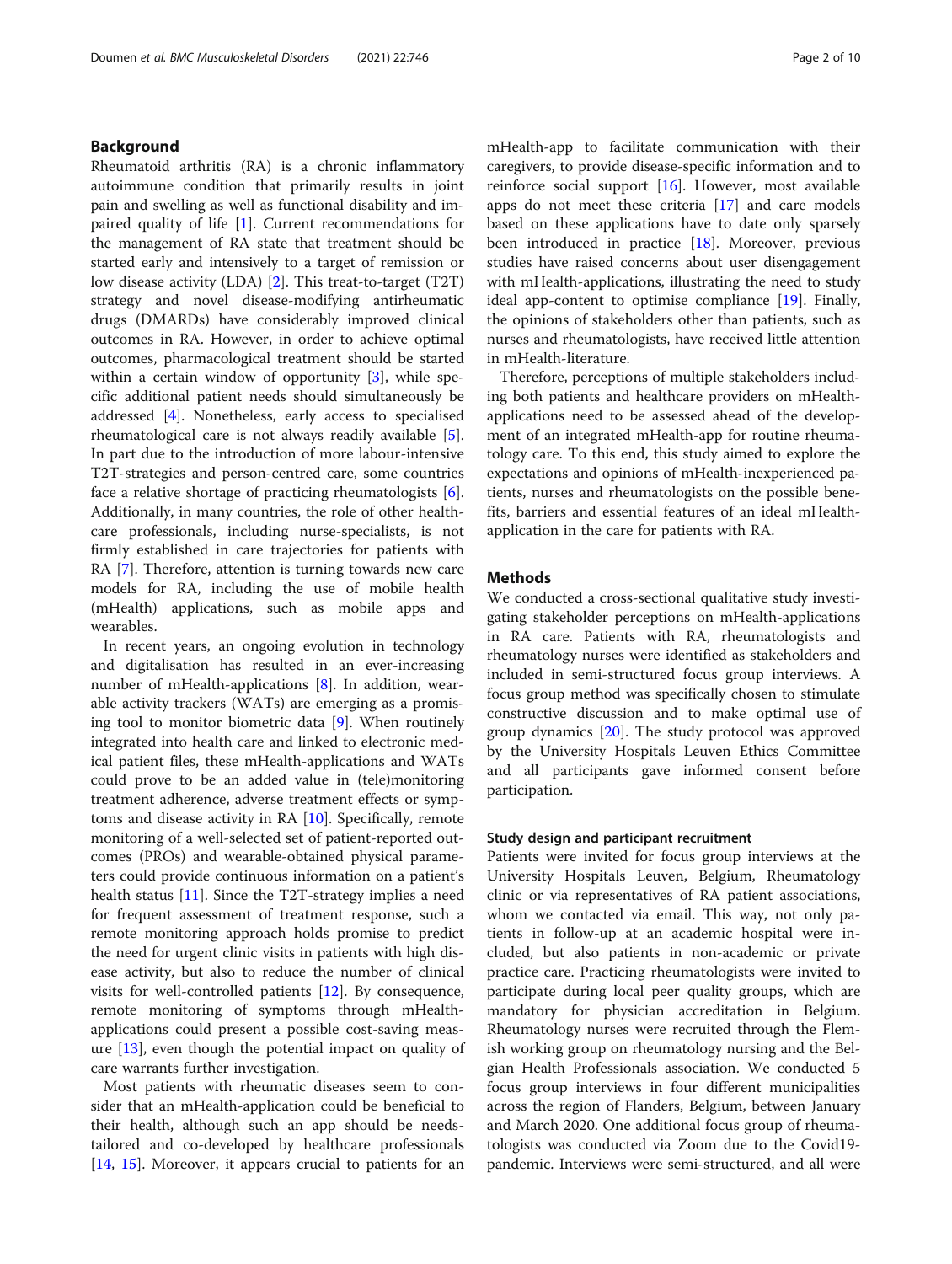coordinated by the same moderator (DDC) and two observers (RVM & MVDP).

Rheumatologists, rheumatology nurses and two patient research partners were involved in the construction of the interview guide (Supplement [1\)](#page-7-0). The interviews were initiated with several exploratory open-ended queries, inquiring about stakeholders' initial perceptions about mHealth-applications, before going into more specific follow-up questions relating to possible benefits, barriers and recommended features of an mHealth-application for RA. During the focus groups, notes were taken by the observers to record participant body language and behavioural cues. All focus groups were audio-recorded, transcribed verbatim and anonymised for analysis.

#### Analysis

Two independent investigators (MD & DDC) coded and analysed the transcripts in accordance with the methodology outlined in the Qualitative Analysis Guide of Leuven (QUAGOL) [\[21](#page-8-0)] and guided by an experienced researcher (RW). Three patient research partners validated the final results of this analysis.

According to the principles of grounded theory underlying the QUAGOL-method, the initial codes were grouped into a conceptual framework of themes (Supplement [2](#page-7-0) and [3\)](#page-7-0), that was subsequently confirmed alongside all individual transcripts. This framework was then deconstructed into perceived benefits and barriers for the implementation of mHealth-applications in the care for patients with RA. Additionally, recommended features of an mHealth-application according to all stakeholders were grouped into a separate framework. In order to identify features that contribute to user engagement, this framework was iteratively compared with the existing literature on persuasive principles. Persuasive principles are design techniques that motivate users of a system, such as an app, to adhere to a specific target behaviour, such as continued app-use [[22](#page-8-0)]. In mHealthliterature, ample experience exists with the Persuasive Systems Design (PSD) model by Oinas-Kukkonen and Harjumaa  $[22-26]$  $[22-26]$  $[22-26]$  $[22-26]$ , which is one of the different theories based on persuasive principles.

#### Persuasive Systems Design (PSD)

The PSD-model proposes 28 persuasive design principles divided into 4 categories: Primary Task Support, Dialogue Support, Social Support and System Credibility. Primary Task Support constitutes all persuasive principles intended to support the user in carrying out their primary task, including the reduction of complex behaviour into simpler tasks. Dialogue Support refers to principles that provide a degree of feedback to the user, including praise, rewards and reminders. Social Support includes all principles that attempt to motivate users by leveraging social influence. Finally, System Credibility principles, including trustworthiness and a sense of authority, aim to increase the persuasiveness of a system by making it more credible.

#### Results

In total, 2 focus groups consisting of rheumatology nurses ( $n = 16$ ), 2 of patients ( $n = 17$ ) and 2 of rheumatologists  $(n = 25)$  were conducted. None of the stakeholders were experienced in the use of mHealthapplications. Expected benefits and barriers for the implementation of mHealth-applications in the care for patients with RA were identified across all stakeholders and grouped into the following 6 overarching themes: efficiency of care, enabling patient empowerment, the burden of chronic app-use, motivational aspects, target group aspects and legal and organisational requirements (Table 1). Additionally, recommended features of an mHealth-application for RA were grouped according to the PSD-framework (Table [2\)](#page-3-0).

#### **Benefits**

Efficiency of care

Efficiency of care organisation Patients considered that implementing mHealth-applications into clinical practice might reduce the number of necessary visits to the rheumatology clinic. For instance, some patients expected an mHealth-application could be used as a decision-support tool to help rheumatologists prioritise patients in need of more urgent attention.

Table 1 Expected benefits and barriers of mHealth-apps for RA, according to mHealth-inexperienced patients, nurses and rheumatologists

| <b>BENEFITS</b>                                       | <b>BARRIERS</b>                           |  |
|-------------------------------------------------------|-------------------------------------------|--|
| <b>Efficiency of care</b>                             | The burden of chronic app-use             |  |
| Efficiency of care organisation (P)                   | Negative illness behaviour (P, N, R)      |  |
| Efficiency of patient-caregiver<br>interaction (N, R) | Chronicity (P)                            |  |
|                                                       | <b>Motivational aspects</b>               |  |
|                                                       | Compliance and attrition (P, N, R)        |  |
|                                                       | A tsunami of mHealth-apps (R)             |  |
|                                                       | Need for instruction and guidance (N)     |  |
| <b>Enabling patient empowerment</b>                   | Target group aspects                      |  |
| Visualising disease variability (P, N, R)             | Lack of symptoms (P, N, R)                |  |
| Patient-centred goals (R)                             | Symptom recognition (P, N)                |  |
| Improving illness coherence (P, N, R)                 | Accessibility and acceptability (P, N, R) |  |
| Trust in care (P)                                     | Evolving disease characteristics (R)      |  |
|                                                       | Legal and organisational requirements     |  |
|                                                       | Privacy concerns (N, R)                   |  |
|                                                       | Workload and financial compensation (R)   |  |

P patients, N rheumatology nurses, R rheumatologists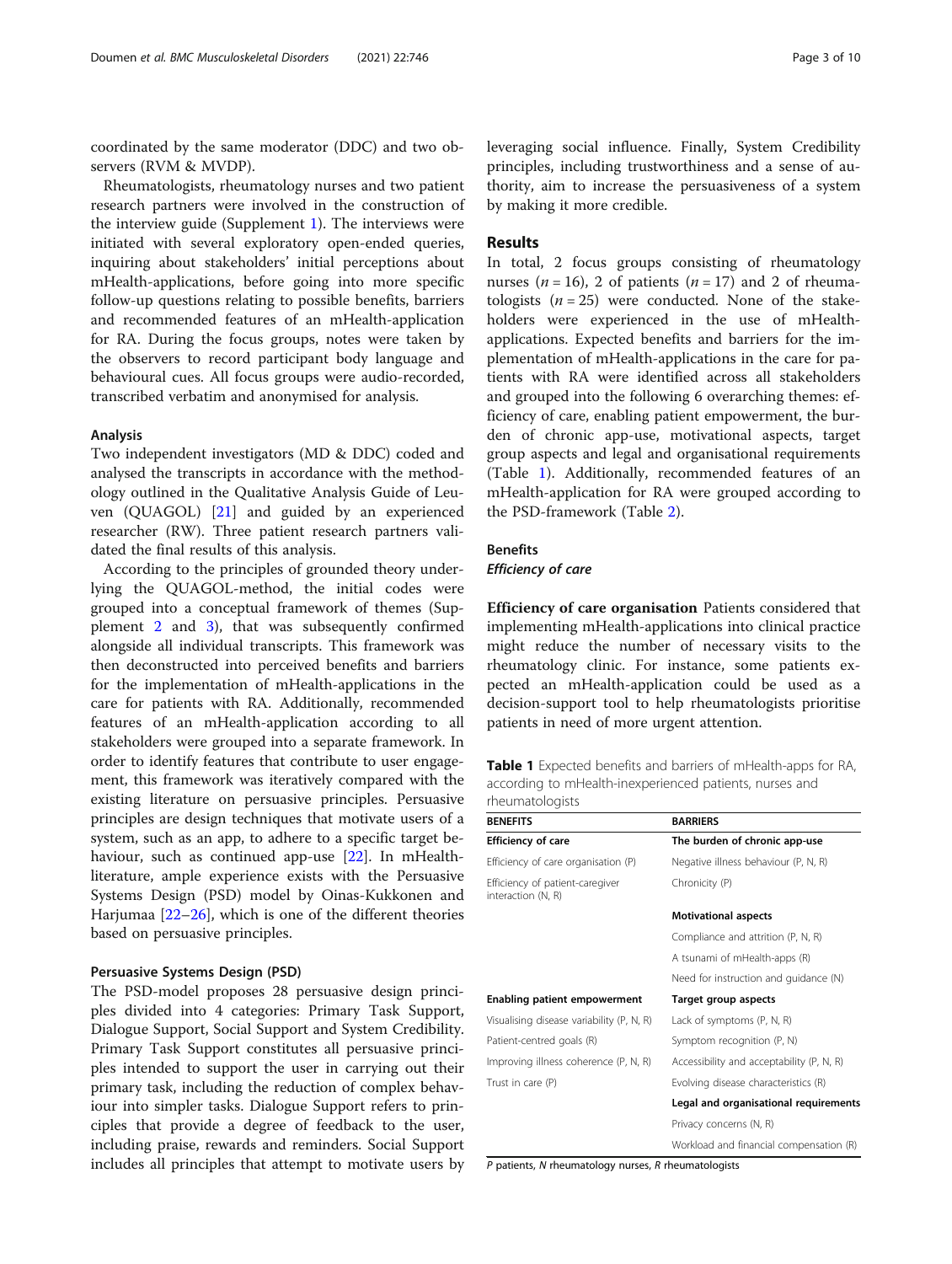<span id="page-3-0"></span>Table 2 Recommended features of mHealth-applications for RA according to stakeholders, grouped into categories of the PSDmodel

|                                                   | <b>Patients</b> | <b>Nurses</b> | Rheumatologists |
|---------------------------------------------------|-----------------|---------------|-----------------|
| <b>Primary Task Support</b>                       |                 |               |                 |
| Data reduction                                    |                 |               |                 |
| Efficient data entry                              |                 |               |                 |
| Automated processes                               |                 |               |                 |
| Personalised frequency of data entry              |                 |               |                 |
| Graphical or visual feedback of evolution         |                 |               |                 |
| <b>Dialogue Support</b>                           |                 |               |                 |
| Reminders for data entry                          |                 |               |                 |
| Alerts in case of red flags                       |                 |               |                 |
| Suggestions of action in case of red flags        |                 |               |                 |
| <b>Social Support</b>                             |                 |               |                 |
| Direct communication with healthcare providers    |                 |               |                 |
| Free-text box                                     |                 |               |                 |
| <b>System Credibility</b>                         |                 |               |                 |
| Integration with electronic medical patient files |                 |               |                 |
| Link with interventions                           |                 |               |                 |
| Monitoring of medication adherence                |                 |               |                 |
| Purpose and relevance of data entry               |                 |               |                 |
| Valid measurement instruments                     |                 |               |                 |

PSD Persuasive Systems Design

"Knowing that some patients have to wait a long time for an appointment, while we are only there to say we're doing well… Maybe this could help to make way for these other people." (Pt 4, patient group 1).

Efficiency of patient-caregiver interaction In addition, both nurses and rheumatologists emphasised the benefits such applications could provide for efficient communication with their patients. Specifically, all caregivers agreed that being able to review data collected in between clinic visits, together with their patients, could improve the clarity of their interactions.

"(With an overview of the data) you could refer to a flare the patient seems to have had 2 months ago, and the patient can then respond, 'yes, that was the case because of this...'." ( $R$  9, rheumatologist group 2).

Rheumatologists and nurses both expected this to save valuable time during consultations, again improving efficiency. However, caregivers strongly emphasised that an mHealth-application should never replace genuine social interaction.

#### Enabling patient empowerment

Visualising disease variability Patients, nurses as well as rheumatologists considered the potential of an mHealth-application to record symptoms or measures of disease activity in between clinic visits as a crucial benefit. All stakeholder groups agreed that these additional insights into the variability of a patient's disease could improve the quality of care for patients with RA.

"When I visit the rheumatologist on a day that I'm feeling fine, I've already forgotten how bad I felt 2 weeks before." (Pt 1, patient group 2).

Patient-centred goals Moreover, by being able to look at symptoms or physical data submitted by a patient during and immediately related to their daily life activities, rather than retrospectively discussing them, rheumatologists expected to gain a more comprehensive picture of what is really important to their patient. This way, they considered that an mHealthapplication could help to clarify particular personal goals that patients might be reluctant to discuss with their physician during a consultation.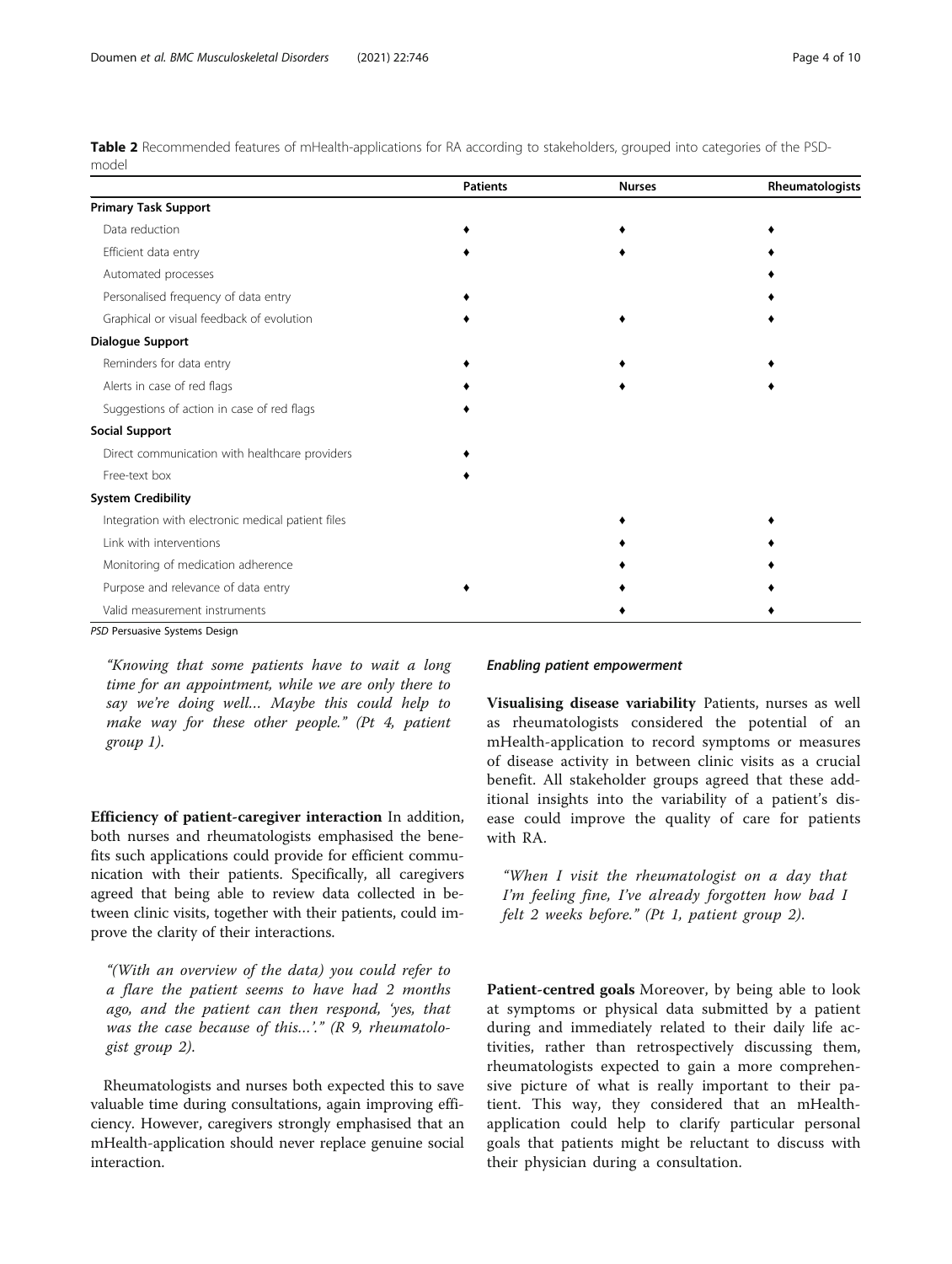"To emphasise the goals of our patients that are rarely discussed during a consultation. The landmarks that a patient might aspire to: being able to play with their grandchildren, or play tennis even if they're 82 years old, etc." (R 1, rheumatologist group 1).

Improving illness coherence Just as rheumatologists believed mHealth-apps could improve their understanding of patients' needs, it was also assumed that these applications could help patients to better understand themselves. For instance, the ability to confront patients with symptoms they had previously reported was perceived by caregivers as a means of improving patients' illness coherence.

"I think it could help to teach patients to look at their disease in the right way." (N 2, nurse group 2).

In addition, patients strongly believed that the provision of personalised education through an mHealth-application could benefit their understanding of the disease, a sentiment that was confirmed by both nurses and rheumatologists.

Trust in care Some patients expressed that having access to an mHealth-application would make them feel safer, since it provides more information and a more comprehensive picture of their disease course to caregivers.

"What if something's wrong and you don't know for sure? Well, this way you know, because your nurse and your rheumatologist are always informed." (Pt 3, patient group 2).

#### **Barriers**

The burden of chronic app-use

Negative illness behaviour All stakeholder groups expressed concern that asking patients to frequently rate their symptoms with an mHealth-application could facilitate negative aspects of illness behaviour. For instance, both nurses and rheumatologists worried that patients paying excessive attention to their symptoms might aggravate the disease's impact on their daily lives.

"People shouldn't be occupied with this every single day, because eventually your disease becomes the only thing you're concerned about. After a while, you'll become your disease." (N 3, nurse group 2).

Patients voiced similar concerns and feared that an mHealth-application that requires them to rate their symptoms too frequently would leave them feeling deprived of their freedom or even "trapped" by their disease.

Chronicity Some patients related these fears to the chronic nature of RA and worried that committing to an mHealth-guided follow-up strategy would therefore imply a life-long obligation.

#### Motivational aspects

Compliance and attrition Patients, nurses and rheumatologists all expected attaining sufficient patient compliance with an mHealth-application to be a challenge. Moreover, all stakeholders expressed concerns that compliance with such an app would inevitably decrease over time.

"When it starts to become a drag, you'll stop using it." (Pt 7, patient group 2).

Additionally, nurses were particularly concerned that some patients, when prompted to remotely report disease symptoms through an app, would tend to over- or understate the severity of their symptoms in an attempt to prompt or avoid clinic visits, respectively.

A tsunami of mHealth-apps Rheumatologists indicated that the recent emergence of a large number of mHealth-applications might hamper patients' inclination to use a particular app of interest.

Need for instruction and guidance Nurses emphasised that time and effort would need to be invested to teach patients how to use an mHealth-application.

#### Target group aspects

Lack of symptoms Patients expected a lack of symptoms would hamper their motivation to register data into an mHealth-application. Therefore, most patients assumed the early or active stages of RA would be the ideal window to target with such an application, which was confirmed by both nurses and rheumatologists.

"If you feel fine and there are no concerns, I suppose you won't keep remembering to use the app." (Pt 5, patient group 1).

Symptom recognition Nonetheless, it was acknowledged by patients that remotely recording symptoms requires a certain amount of experience in recognising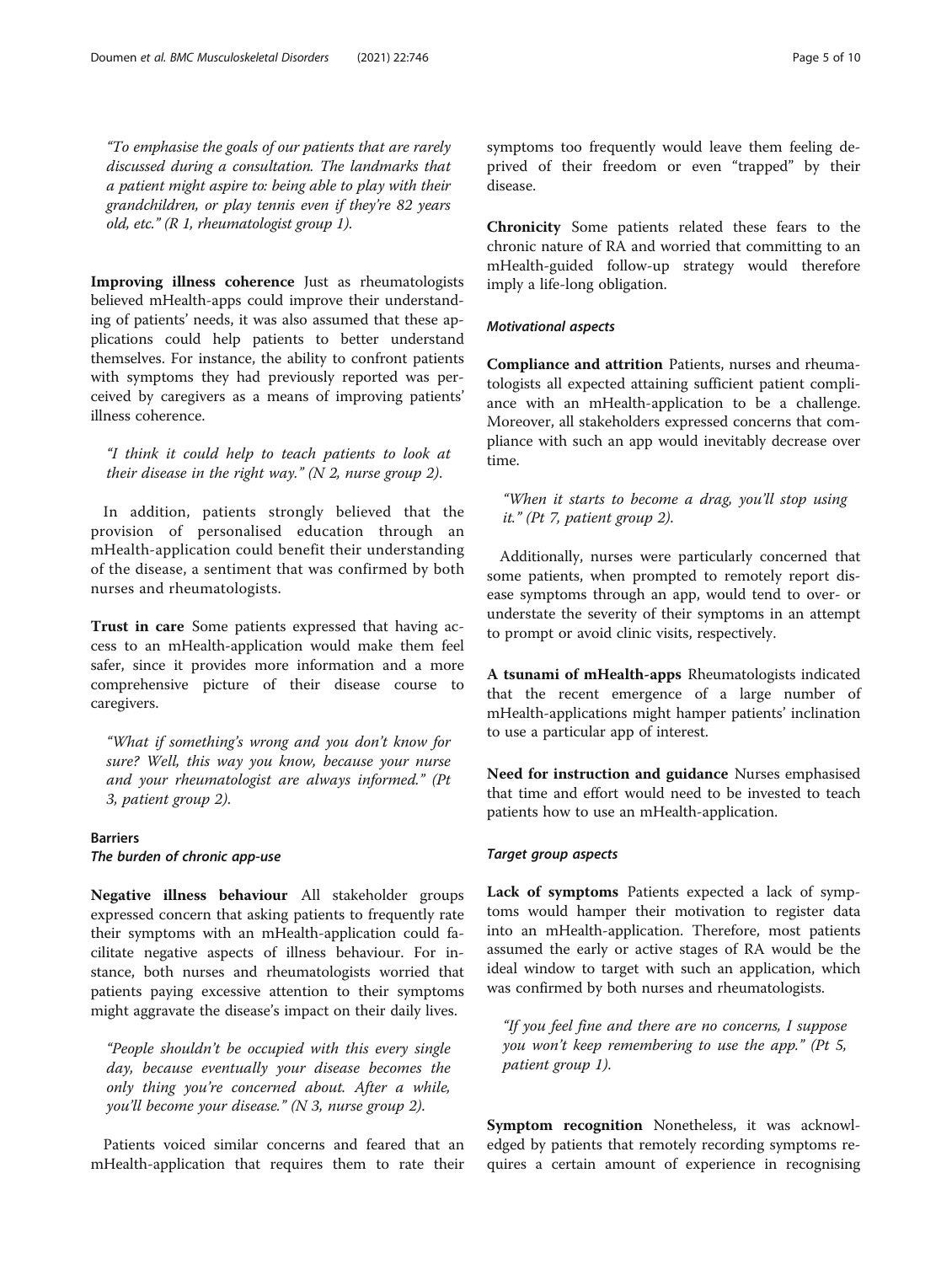exactly which symptoms are disease-related, which is often more difficult in the early stages of disease.

"I can understand that recognising the symptoms could be more difficult for patients who have only recently been diagnosed or even don't have a definitive diagnosis yet." (Pt 3, patient group 2).

Uniting both these views, some caregivers believed an mHealth-guided care strategy could be useful to both patients with early and more established RA, suggesting an evolution from a complementary role of mHealthapps in early disease to a more autonomous role later on in the disease course.

"I think it could serve more as an 'extra' in the early disease, and maybe later on, when things are a bit more stable, it could replace some aspects of care." (N 3, nurse group 2).

Accessibility and acceptability Access to digital technologies and internet connection, as well as having a certain digital literacy, was identified by all stakeholders as a barrier for mHealth-applications. In some focus groups, older age was proposed as an example of this. Moreover, nurses indicated that language barriers and cultural differences could pose an additional challenge.

Evolving disease characteristics Rheumatologists were concerned that remote follow-up with an mHealthapplication would not be able to capture comorbidities or even changes in the defining characteristics of a patient's underlying disease, implying that, at some point in time, the app could be reflecting signs and symptoms of a different health problem.

"If at some point the diagnosis changes and is no longer correctly reflected by the app, I think that could pose a major problem. What if the diagnosis of inflammatory arthritis is not correct, or the disease has evolved into something else?" (R 16, rheumatologist group 2).

#### Legal and organisational requirements

Privacy concerns While patients did not express a reluctance to share their personal data in the context of an mHealth-application, both nurses and rheumatologists were particularly concerned about the security of patients' health information.

"I can imagine some patients would be afraid their data would become available to insurers. These

patients might rate their symptoms differently, fearing certain consequences." (N 6, nurse group 2).

In part relating to these privacy concerns, rheumatologists strongly emphasised the need for an mHealthapplication to be developed by healthcare providers and patients, rather than by commercial enterprises. This way, rheumatologists expected to retain more control over the content of such an application and the data processed by it.

Workload and financial compensation Some rheumatologists were concerned that an mHealth-application would significantly increase the amount of patient data to be processed, consequently increasing their workload, while these activities are not currently reimbursed. Therefore, they felt that a tailored legal framework would be needed, including an adaptation of the remuneration system, for mHealth-guided care to be feasible.

#### Recommended features of an mHealth-application

Table [2](#page-3-0) provides a summary of recommended features for an ideal mHealth-application based on the suggestions of patients with RA, rheumatology nurses and rheumatologists in this study. The recommended features were grouped according to the framework of the PSD-model.

#### Primary task support

Reducing the amount and frequency of data to be entered by patients was identified as a priority for all stakeholders. Furthermore, data entry should be a quick and efficient process, while a degree of automation in both entering and processing of the data was preferred by rheumatologists. Patients, nurses and rheumatologists all expected visual or graphical feedback of disease activity scores or symptoms over time to improve patients' compliance to app-use. Finally, both patients and rheumatologists suggested to personalise the frequency and content of requested data entry according to a patient's disease activity, for instance extending the interval of symptom registration for patients with a stable disease.

#### Dialogue support

All stakeholder groups preferred an mHealth-application to provide reminders when data entry is due. Moreover, patients indicated they would feel more comfortable with mHealth-guided follow-up if the application would send out an alert when the results indicate an increase in disease activity, for instance suggesting them to contact their healthcare provider.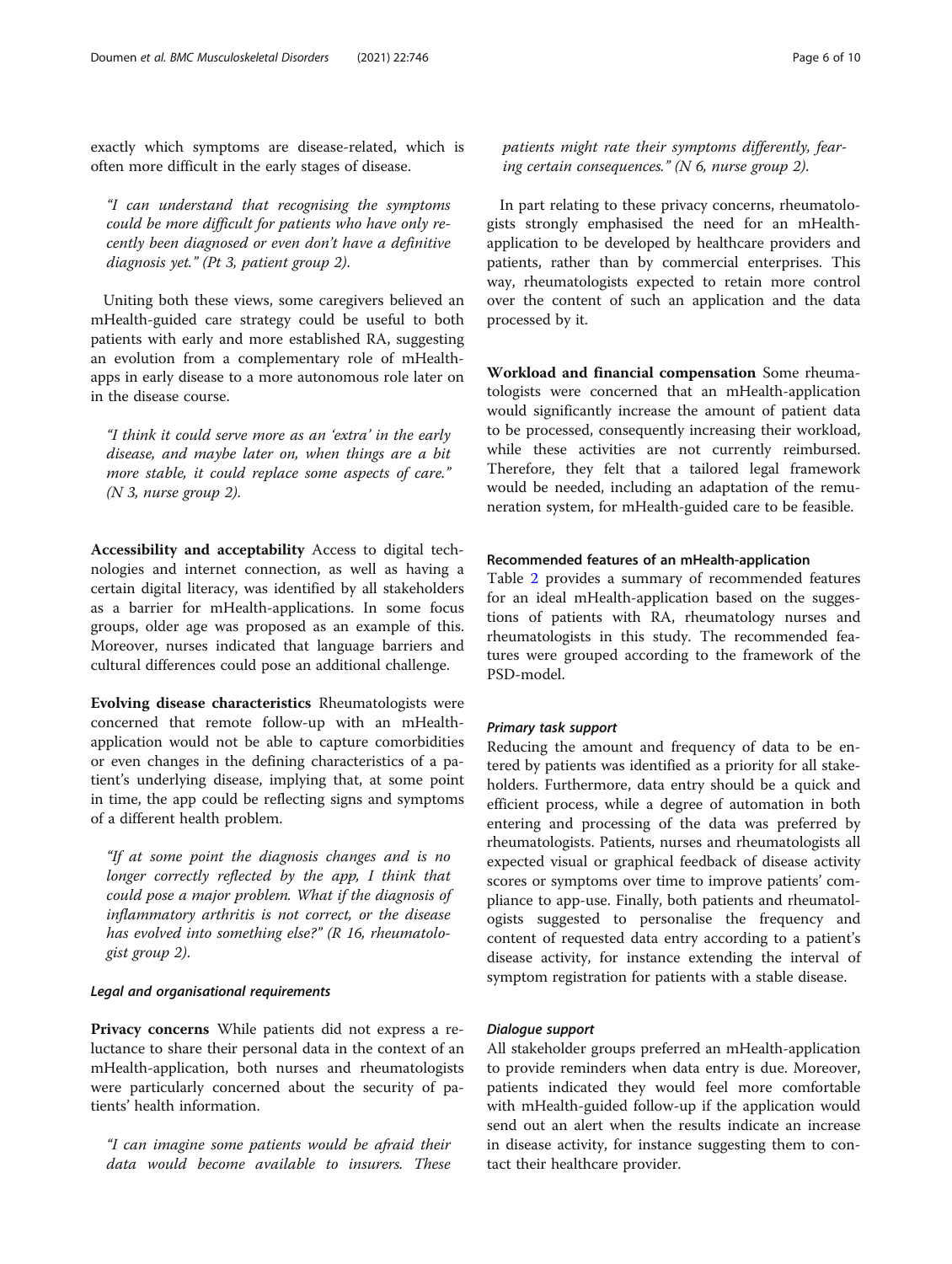#### Social support

While patients did not expect an mHealth-app to facilitate communication with their peers, a direct communication with healthcare providers was identified by patients as a priority for an mHealth-app. The option of a 'free-text box' to further specify certain symptoms was suggested as a means to promote this.

#### System credibility

Nurses and rheumatologists strongly emphasised the need for an mHealth-application to be based on validated measures of disease activity. However, the interpretation of remotely monitored disease activity measures was perceived as a challenge, due to the subjective nature of many of these measures. Furthermore, care providers considered an mHealth-application should be integrated with electronic medical patient files or even linked to specific interventions, including physical therapy programs or the monitoring of medication adherence. For patients, it was particularly important to be convinced that their data would actually be used for their benefit.

#### **Discussion**

In this cross-sectional qualitative study, we investigated the perceptions and recommendations of 'app-naïve' stakeholders on mHealth-applications in the care for patients with RA.

All stakeholders agreed on some expected benefits mHealth-applications could provide to clinical practice. Firstly, both patients and healthcare providers were convinced that using mHealth-apps could save valuable time and improve the efficiency of ambulatory care. Additionally, patients acknowledged that remote monitoring of RA disease activity via an app could allow rheumatologists to prioritise the allocation of clinic visits to those patients who need it most. These findings are in line with results from a recently published study, which showed this strategy was acceptable to patients with established RA when demand exceeded capacity [\[27](#page-8-0)]. Secondly, all stakeholders in our study were confident that mHealth-apps could enable patient empowerment by providing patients with more insight into the evolution of disease activity, as well as by conferring personalised education and enhancing patients' trust in their caregivers. Moreover, patients recognised that, by collecting information about their daily lives via an app, they could grant healthcare providers a more comprehensive picture of what matters most to them. As studies have shown, being able to discuss the results of remote monitoring with their physician is highly valued by patients as a contributor to patient-caregiver interaction [\[11](#page-8-0), [28\]](#page-8-0). All these factors might contribute to improved illness coherence, a crucial step towards patient empowerment [\[29](#page-9-0)].

In spite of these benefits, our study highlights a number of important barriers for mHealth-applications to become an integral part of daily clinical care for RA patients, including the necessity of an appropriate legal framework. For instance, concerns were raised towards data privacy, and who would be able to access patient information. Clear information should thus be provided towards all stakeholders to ensure trustworthy data processing. Moreover, several expected barriers for the implementation of mHealth-applications were specifically related to remote symptom monitoring. First, rheumatologists were concerned mHealth-based symptom monitoring would increase their workload. Therefore, mHealth-applications should aim to streamline the existing responsibilities of healthcare providers, for instance by providing more data, and should not result in additional tasks. Second, patients, nurses and rheumatologists all expressed concerns that frequently assessing disease symptoms entails a risk of reinforcing negative illness behaviour. Patients also worried this would confront them more often with the chronic nature of their disease. Similarly, in a recent study, patients who were interviewed after testing a novel mHealth-app, indicated that the app reminded them too much of their disease, resulting in an internal resistance to use the app [\[30](#page-9-0)]. Third, all stakeholders in our study were concerned about using data perceived to be subjective and highly patient-specific, such as levels of pain and fatigue. All these expected barriers illustrate the need to carefully consider in what way and how intensively an optimal mHealth-app should track disease activity.

As a final expected barrier, our study participants identified compliance to app-use as a challenge and expected this to further decline over time. Indeed, although previous research on mHealth in RA has shown generally high compliance rates, a decline in appcompliance over time has been suggested [\[31](#page-9-0)–[33\]](#page-9-0). Interestingly, most stakeholders in our study assumed compliance would be particularly low when the disease is well-controlled. While it was suggested that the early stages of disease would therefore present the ideal window for mHealth-guided symptom-tracking, our results also show that a degree of experience in recognising disease symptoms appears crucial. Strikingly, while recent studies on mHealth-interventions have been very heterogeneous in nature, only one study has to date investigated an mHealth-guided intervention in patients with early or active disease [\[12](#page-8-0), [18\]](#page-8-0). Therefore, the ideal target population for an mHealth-application remains a matter of debate.

In addition to perceived benefits and barriers for the implementation of mHealth-apps, our study participants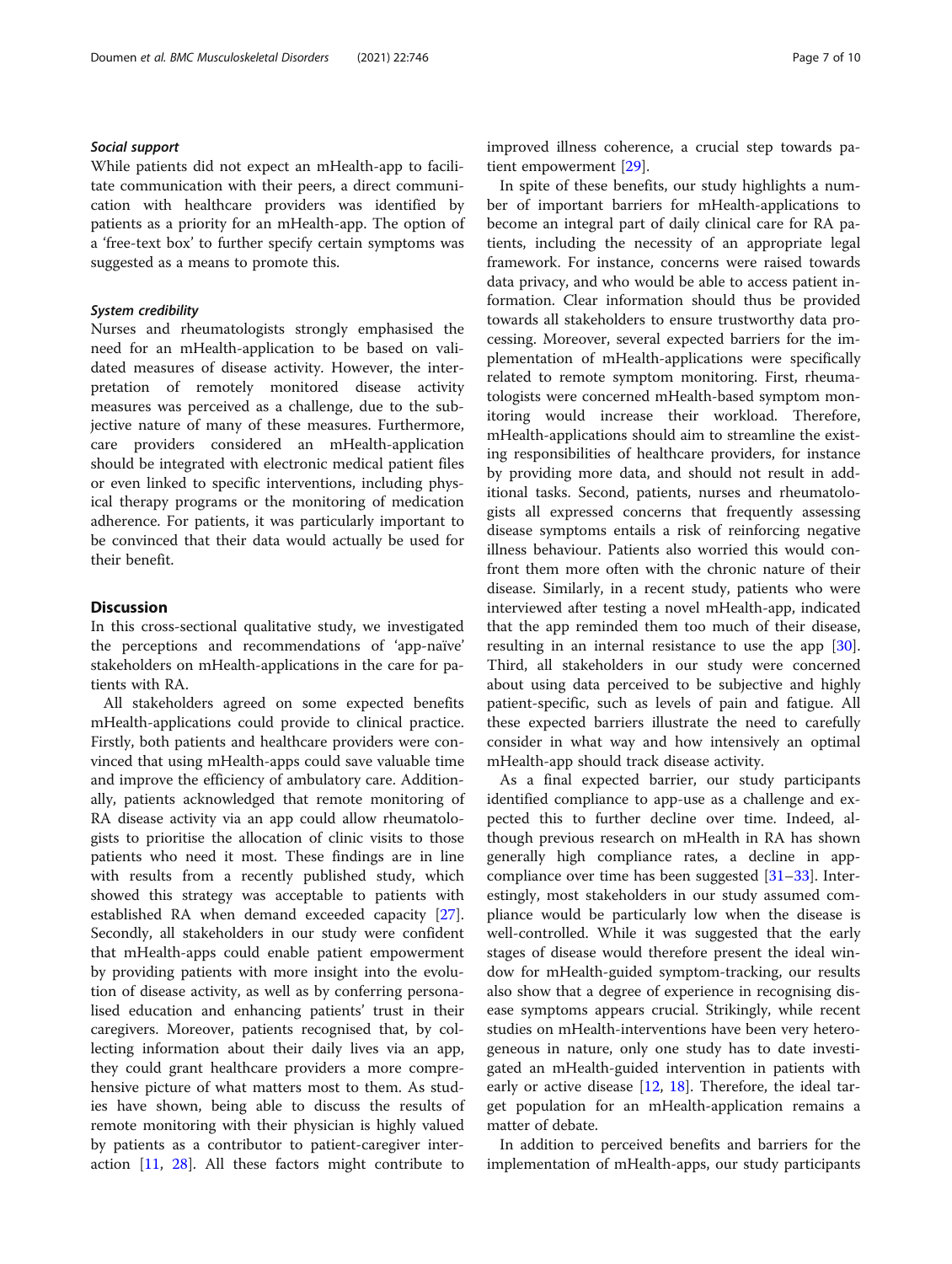<span id="page-7-0"></span>also identified a number of features the ideal mHealthapplication should provide. To explore the expected impact of these features on user engagement, we divided proposed features into 4 categories according to the PSD-model [[22\]](#page-8-0). Although it could be argued that improving user engagement should also depend on support and empowerment, rather than being limited to persuasive designs, this model nonetheless provides a useful framework to identify motivational app-features. A recent study based on the PSD-model concluded that most mHealth-apps for chronic arthritis would benefit from more emphasis on Social Support and Dialogue Support-techniques [[23\]](#page-8-0). In contrast, most features recommended by stakeholders in our study were related to improving Primary Task Support and System Credibility, such as efficient data entry and a secure link with medical records. We should note that features related to these categories could have partly been prompted by specific interview questions, such as "do you think these applications could be used to monitor your disease?" Nevertheless, all stakeholders emphasised the need for an mHealth-application to facilitate communication between patients and care providers, illustrating that Social Support-features would indeed be highly valued by such an app's intended primary users. In contrast, communication between patients themselves via mHealth-apps was not mentioned in our focus groups, even though peer mentoring has been shown to be important to patients [[34](#page-9-0), [35\]](#page-9-0). Similarly, not many existing mHealthapps supply such a platform towards patient communication or a patient community [\[23](#page-8-0), [36\]](#page-9-0). Reasons for this are unknown, although this could be due to privacy concerns or even due to system credibility. However, peer support might prove to be an important facilitator for app-use and should be explored more in future research.

Our study has some limitations. Firstly, participants were interviewed in focus groups. While focus groups are an efficient method to interactively explore participants' perceptions, some participants might have felt less comfortable to speak openly than they would have in individual interviews. However, focus groups provide a setting that often allows for constructive reasoning among stakeholders, which was of particular importance to gather specific recommendations on app-content. Moreover, two separate focus groups were conducted for each stakeholder group and exhibited comparable results, illustrating the robustness of our findings. Secondly, detailed demographic characteristics of participants could not be provided, since the collection of these data was not included in the study protocol. However, our focus groups did include patients from both academic and private practice or non-academic care settings, and patients from various age groups. None of the included patients had a recently diagnosed RA. Moreover, specific efforts were made to include nurses and rheumatologists with varying levels of experience as well as different practice settings across several different regions. Finally, most of our study participants had little or no experience with mHealth-applications. These results should therefore not be interpreted as experience-based suggestions for improvement. However, this 'app-naïve' study population is also a major strength of this study. This way, the opinions, concerns and recommendations for an mHealthapplication, as perceived by its intended users, could serve as a blueprint to develop the optimal mHealth-app. Moreover, by investigating the perceptions of rheumatologists and rheumatology nurses in addition to patients with RA, our study provides a more representative overview of what all its intended users expect an mHealth-application to offer. In addition, the robustness of our findings was improved by analysing the results with an interdisciplinary research team, guided by the QUAGOL. Finally, patient research partners were involved in every stage of this study, providing additional credibility to our results.

#### Conclusions

This study investigated possible benefits, barriers, and recommendations for the implementation of mHealthapplications in the care for patients with RA, as perceived by mHealth-inexperienced patients, rheumatologists, and rheumatology nurses. Participants expected mHealth-apps to improve the efficiency of care and enable patient empowerment but were concerned that these apps could reinforce negative illness behaviour and assumed compliance would be a challenge. A number of app-features were recommended to overcome these challenges. Finally, while the ideal target audience for an mHealth-app remains to be further determined, a tailored legal and organisational framework should be in place for these applications to become a part of routine care for patients with RA.

#### Abbreviations

RA: Rheumatoid arthritis; LDA: Low disease activity; T2T: Treat-to-target; DMARD: Disease-modifying antirheumatic drug; mHealth: Mobile health; WAT: Wearable activity tracker; PRO: Patient-reported outcome; QUAGOL: Qualitative Analysis Guide of Leuven; PSD: Persuasive Systems Design

#### Supplementary Information

The online version contains supplementary material available at [https://doi.](https://doi.org/10.1186/s12891-021-04624-8) [org/10.1186/s12891-021-04624-8.](https://doi.org/10.1186/s12891-021-04624-8)

Additional file 1: Supplement 1. Interview guide Additional file 2. Additional file 3.

#### Acknowledgements

We would like to thank all participating patients, nurses and rheumatologists. Also, we would like to thank Tom Peeters (Novartis) for his assistance in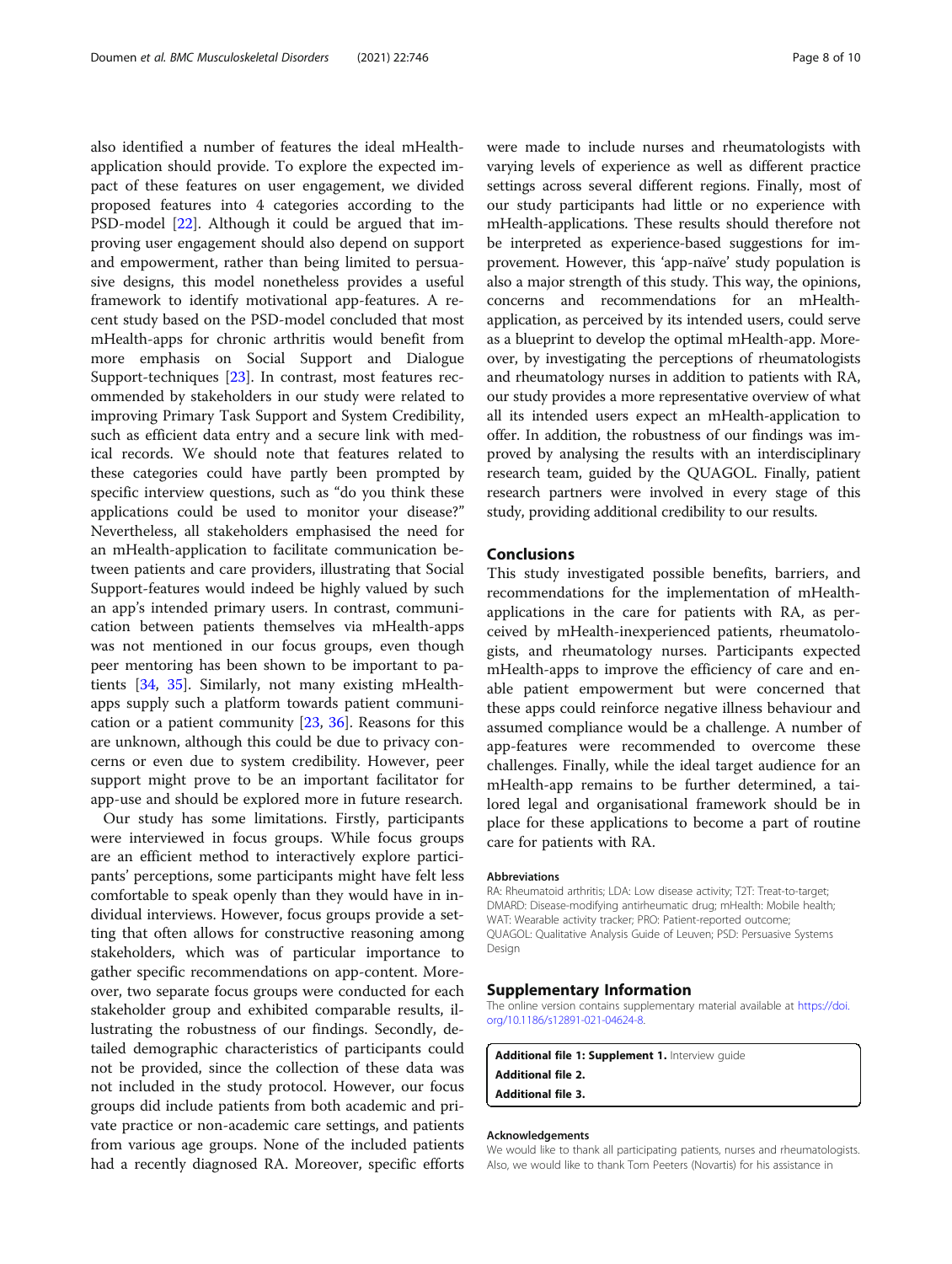<span id="page-8-0"></span>organising the nurse focus groups, and Maryline Vandeputte and Rani Van Melder for their help in collecting and transcribing the data.

#### Authors' contributions

DDC, PV and RW were involved in conception and design of the study. DDC, PV, RW and VS constructed the interview guide, supported by two patient research partners. DDC collected the data. MD and DDC independently analysed and interpreted the data, guided by RW. CN, NC and EVL provided feedback on the conceptual framework as patient research partners. MD drafted the article. DDC, PV, RW, SP, DB and VS revised the article critically for content. All authors gave final approval of the manuscript to be published.

#### Funding

This study was supported in part by a Strategic Basic Research Fellowship grant from Fonds Wetenschappelijk Onderzoek (FWO) [grant number 1S85521N]. The interpretations and conclusions presented in this publication are independent and were in no way influenced by the funding source.

#### Availability of data and materials

The original transcripts (pseudonymised, in Dutch) used and analysed during the current study are available from the corresponding author on reasonable request.

#### **Declarations**

#### Ethics approval and consent to participate

The study protocol (S63416) was approved by the University Hospitals Leuven Ethics Committee and all participants provided written informed consent before participation.

#### Consent for publication

Not applicable.

#### Competing interests

The authors declare that they have no competing interests.

#### Author details

<sup>1</sup>Skeletal Biology and Engineering Research Centre, KU Leuven, Leuven, Belgium. <sup>2</sup>Rheumatology, University Hospitals Leuven, Leuven, Belgium.<br><sup>3</sup>Patient Exports Phoumatology, PoumaNet Leuven, Belgium. <sup>3</sup>Patient Experts Rheumatology, ReumaNet, Leuven, Belgium.

#### Received: 25 March 2021 Accepted: 19 August 2021 Published online: 30 August 2021

#### References

- 1. Smolen JS, Aletaha D, Barton A, Burmester GR, Emery P, Firestein GS, et al. Rheumatoid arthritis. Nat Rev Dis Primers. 2018;4:18001.
- 2. Smolen JS, Landewé RBM, Bijlsma JWJ, Burmester GR, Dougados M, Kerschbaumer A, et al. EULAR recommendations for the management of rheumatoid arthritis with synthetic and biological disease-modifying antirheumatic drugs: 2019 update. Ann Rheum Dis. 2020;79(6):685–99.
- 3. Van Der Linden MPM, Le Cessie S, Raza K, Van Der Woude D, Knevel R, Huizinga TWJ, et al. Long-term impact of delay in assessment of patients with early arthritis. Arthritis Rheum. 2010;62(12):3537–46.
- 4. van der Elst K, Verschueren P, Stouten V, Pazmino S, de Groef A, de Cock D, et al. Patient-reported outcome data from an early rheumatoid arthritis trial: opportunities for broadening the scope of treating to target. Arthritis Care Res. 2019;71(12):1566–75.
- 5. Delaurier A, Bernatsky S, Baron M, Légaré J, Feldman DE. Wait times for rheumatology consultation: Is rheumatoid arthritis prioritized? J Clin Rheumatol. 2012;18(7):341–4.
- Battafarano DF, Ditmyer M, Bolster MB, Fitzgerald JD, Deal C, Bass AR, et al. 2015 American College of Rheumatology Workforce Study: Supply and Demand Projections of Adult Rheumatology Workforce, 2015–2030. Arthritis Care Res. 2018;70(4):617–26.
- 7. Stamm T, Hill J. Extended roles of non-physician health professionals and innovative models of care within Europe: Results from a web-based survey. Musculoskelet Care. 2011;9:93–101.
- Najm A, Gossec L, Weill C, Benoist D, Berenbaum F, Nikiphorou E. Mobile health apps for self-management of rheumatic and musculoskeletal diseases: systematic literature review. J Med Internet Res. 2019;7(11):e14730.
- 9. Davergne T, Rakotozafiarison A, Servy H, Gossec L. Wearable activity trackers in the management of rheumatic diseases: Where are we in 2020? Sensors (Switzerland). 2020;20(17):1–18.
- 10. Van Riel P, Alten R, Combe B, Abdulganieva D, Bousquet P, Courtenay M, et al. Improving inflammatory arthritis management through tighter monitoring of patients and the use of innovative electronic tools. RMD Open. 2016;2(2):1–9.
- 11. Austin L, Sharp CA, van der Veer SN, Machin M, Humphreys J, Mellor P, et al. Providing "the bigger picture": Benefits and feasibility of integrating remote monitoring from smartphones into the electronic health record. Rheumatology. 2020;59(2):367–78.
- 12. Pers Y-M, Valsecchi V, Mura T, Aouinti S, Filippi N, Marouen S, et al. A randomized prospective open-label controlled trial comparing the performance of a connected monitoring interface versus physical routine monitoring in patients with rheumatoid arthritis. Rheumatology. 2021;60(4): 1659–68.
- 13. Müskens WD, Rongen-van Dartel SAA, Vogel C, Huis A, Adang EMM, van Riel PLCM. Telemedicine in the management of rheumatoid arthritis: maintaining disease control with less healthcare utilization. Rheumatol Adv Pract. 2021;5(1):rkaa079. <https://doi.org/10.1093/rap/rkaa079>.
- 14. Najm A, Lempp H, Gossec L, Berenbaum F, Nikiphorou E. Needs, experiences, and views of people with rheumatic and musculoskeletal diseases on self-management mobile health apps: Mixed methods study. JMIR mHealth uHealth. 2020;8(4):1–12.
- 15. Najm A, Nikiphorou E, Kostine M, Richez C, Pauling JD, Finckh A, et al. EULAR points to consider for the development, evaluation and implementation of mobile health applications aiding self-management in people living with rheumatic and musculoskeletal diseases. RMD Open. 2019;5(2):1–7.
- 16. Navarro-Millán I, Zinski A, Shurbaji S, Johnson B, Fraenkel L, Willig J, et al. Perspectives of rheumatoid arthritis patients on electronic communication and patient-reported outcome data collection: a qualitative study. Arthritis Care Res. 2019;71(1):80–7.
- 17. Grainger R, Townsley H, White B, Langlotz T, Taylor WJ. Apps for people with rheumatoid arthritis to monitor their disease activity: A review of apps for best practice and quality. JMIR mHealth and uHealth. 2017;5(2):e7.
- 18. Seppen BF, Den Boer P, Wiegel J, ter Wee MM, Van der Leeden M, De Vries R, et al. Asynchronous mhealth interventions in rheumatoid arthritis: Systematic scoping review. JMIR mHealth uHealth. 2020;8(11):1–11.
- 19. Wei Y, Zheng P, Deng H, Wang X, Li X, Fu H. Design features for improving mobile health intervention user engagement: Systematic review and thematic analysis. J Med Internet Res. 2020;22(12):e21687.
- 20. Kitzinger J. Qualitative research: introducing focus groups. BMJ. 1995; 311(7000):299–302.
- 21. Dierckx de Casterle B, Gastmans C, Bryon E, Denier Y. QUAGOL: a guide for qualitative data analysis. Int J Nurs Stud. 2012;49(3):360–71.
- 22. Oinas-Kukkonen H, Harjumaa M. Persuasive systems design: key issues, process model, and system features. Commun Assoc Inform Syst. 2009;24(1):28.
- 23. Geuens J, Swinnen TW, Westhovens R, de Vlam K, Geurts L, vanden Abeele V. A review of persuasive principles in mobile apps for chronic arthritis patients: opportunities for improvement. JMIR mHealth uHealth. 2016;4(4):1–15.
- 24. Wildeboer G, Kelders SM, van Gemert-Pijnen JEWC. The relationship between persuasive technology principles, adherence and effect of web-Based interventions for mental health: a meta-analysis. Int J Med Inform. 2016;96:71–85. <https://doi.org/10.1016/j.ijmedinf.2016.04.005>.
- 25. Lehto T, Oinas-Kukkonen H. Persuasive features in web-based alcohol and smoking interventions: a systematic review of the literature. J Med Internet Res. 2011;13(3):e46.
- 26. Kelders SM, Kok RN, Ossebaard HC, van Gemert-Pijnen JEWC. Persuasive system design does matter: a systematic review of adherence to web-based interventions. J Med Internet Res. 2012;14(6):e152.
- 27. Grainger R, Townsley HR, Ferguson CA, Riley FE, Langlotz T, Taylor WJ. Patient and clinician views on an app for rheumatoid arthritis disease monitoring: Function, implementation and implications. Int J Rheum Dis. 2020;23(6):813–27.
- 28. Renskers L, Rongen-Van Dartel SAA, Huis AMP, Van Riel PLCM. Patients' experiences regarding self-monitoring of the disease course: An observational pilot study in patients with inflammatory rheumatic diseases at a rheumatology outpatient clinic in the Netherlands. BMJ Open. 2020;  $10(8) \cdot 1 - 9$